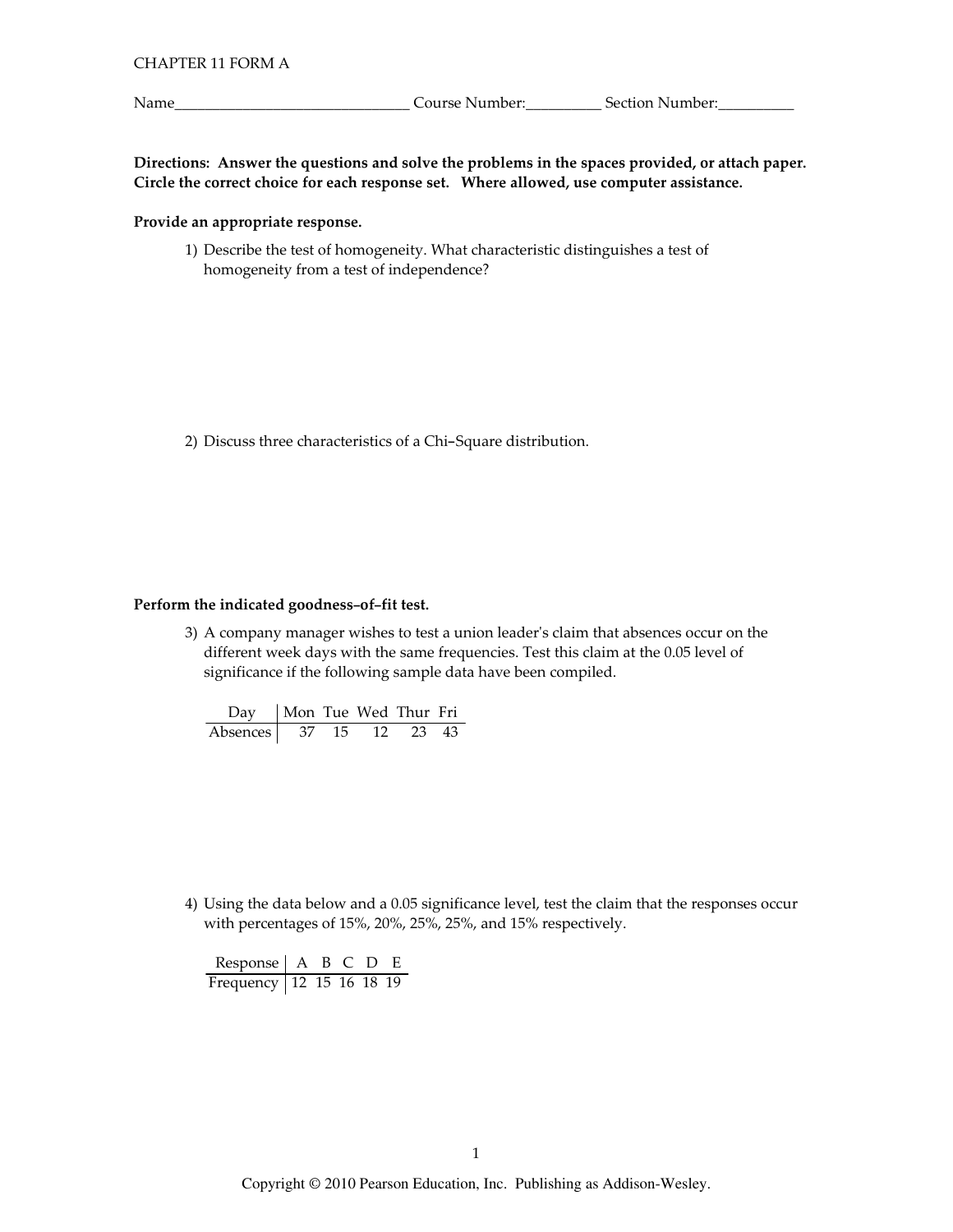#### **CHAPTER 11 FORM A**

According to Benford's Law, a variety of different data sets include numbers with leading (first) digits that follow the distribution shown in the table below. Test for goodness-of-fit with Benford's Law.

| Leading Digit   |                      |         |      |         |      |      |         |
|-----------------|----------------------|---------|------|---------|------|------|---------|
| Benford's law:  | $30.1\%$ 17.6% 12.5% | $9.7\%$ | 7.9% | $6.7\%$ | 5.8% | 5.1% | $4.6\%$ |
| distribution of |                      |         |      |         |      |      |         |
| leading digits  |                      |         |      |         |      |      |         |

5) When working for the Brooklyn District Attorney, investigator Robert Burton analyzed the leading digits of the amounts from 784 checks issued by seven suspect companies. The frequencies were found to be 0, 9, 0, 70, 485, 189, 8, 23, and 0, and those digits correspond to the leading digits of 1, 2, 3, 4, 5, 6, 7, 8, and 9, respectively. If the observed frequencies are substantially different from the frequencies expected with Benford's Law, the check amounts appear to result from fraud. Use a 0.05 significance level to test for goodness-of-fit with Benford's Law. Does it appear that the checks are the result of fraud?

# Use a  $\chi^2$  test to test the claim that in the given contingency table, the row variable and the column variable are independent.

6) Tests for adverse reactions to a new drug yielded the results given in the table. At the 0.05 significance level, test the claim that the treatment (drug or placebo) is independent of the reaction (whether or not headaches were experienced).

|              |    | Drug Placebo |
|--------------|----|--------------|
| Headaches    | 11 |              |
| No headaches | 73 | 91           |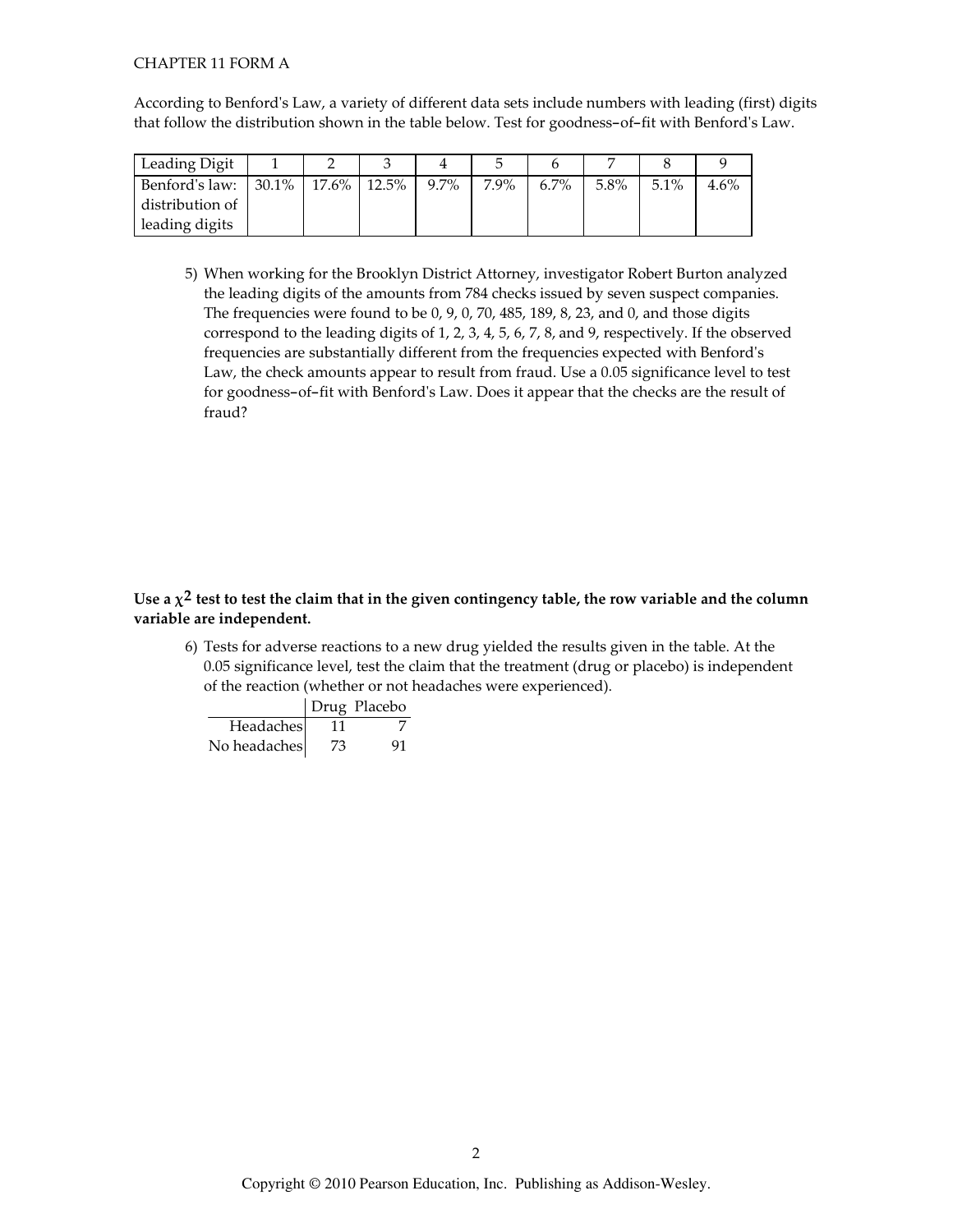7) Use the sample data below to test whether car color affects the likelihood of being in an accident. Use a significance level of 0.01.

|                  |      |    | Red Blue White |
|------------------|------|----|----------------|
| Car has been in  |      |    |                |
| accident         | 28   | 33 | 36             |
| Car has not been |      |    |                |
| in accident      | - 23 | 22 | 30             |

# Solve the problem.

8) A researcher wishes to test the effectiveness of a flu vaccination. 150 people are vaccinated, 180 people are vaccinated with a placebo, and 100 people are not vaccinated. The number in each group who later caught the flu was recorded. The results are shown below.

|                                                               | Vaccinated Placebo Control |     |    |  |
|---------------------------------------------------------------|----------------------------|-----|----|--|
| Caught the flu                                                |                            | 19  |    |  |
| Did not catch the flu $\vert$                                 | 142                        | 161 | 79 |  |
| Use a 0.05 significance level to test the claim that the prop |                            |     |    |  |

Use a 0.05 significance level to test the claim that the proportion of people catching the flu is the same in all three groups.

## Provide an appropriate response.

9) The table below summarizes results from an experiment in which subjects were classified as diabetic or nondiabetic and then given a treatment. After the treatment, they were again classified as diabetic or nondiabetic. Which combinations of before treatment/after treatment categories will yield discordant pairs?

|                 |                 | Before Treatment     |    |  |
|-----------------|-----------------|----------------------|----|--|
|                 |                 | Diabetic Nondiabetic |    |  |
|                 | <b>Diabetic</b> |                      |    |  |
| After Treatment |                 |                      |    |  |
|                 | Nondiabetic     | つつ                   | 12 |  |

A) Only diabetic/nondiabetic

B) nondiabetic/nondiabetic and diabetic/diabetic

C) diabetic/nondiabetic and nondiabetic/diabetic

D) Only nondiabetic/nondiabetic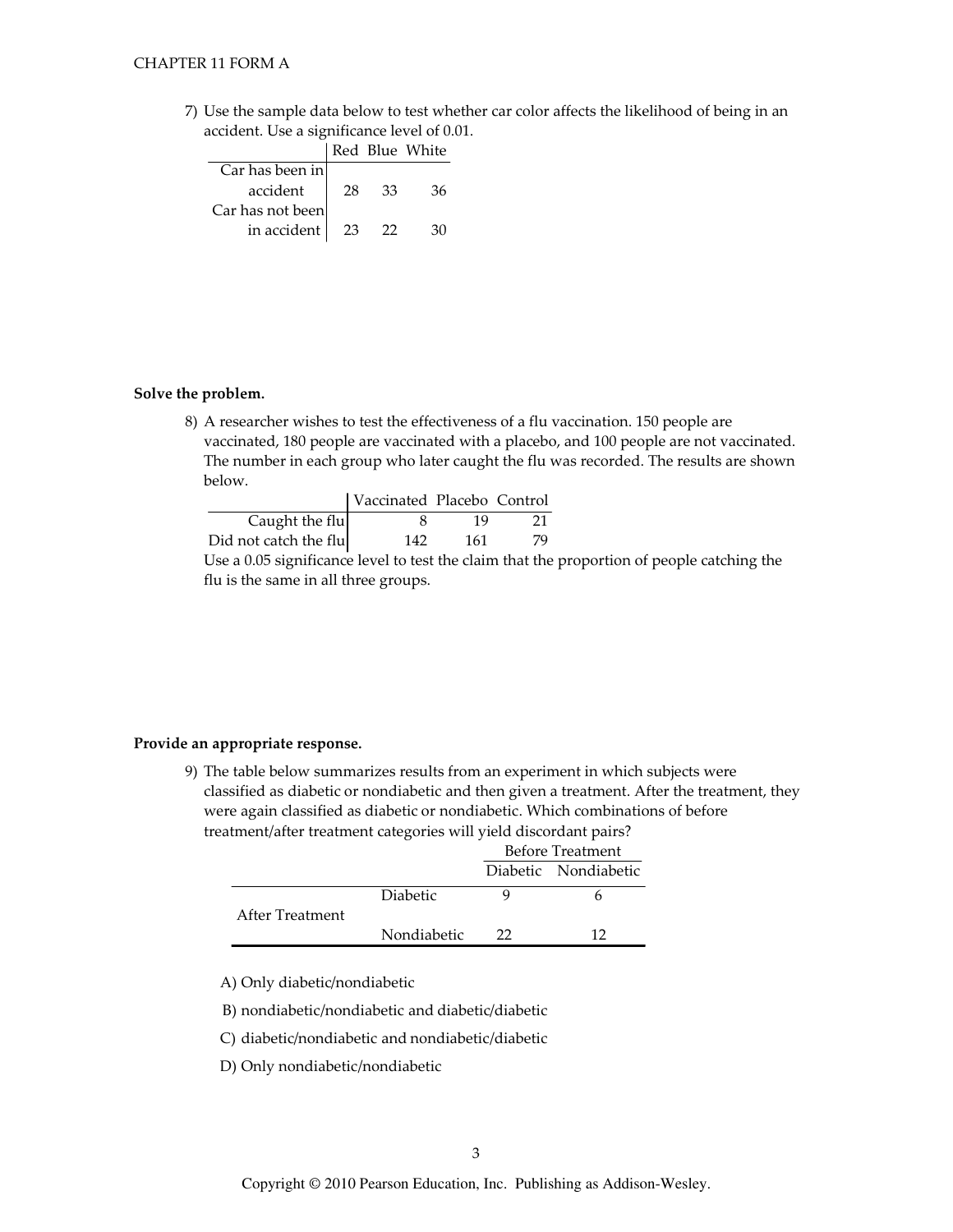#### **CHAPTER 11 FORM A**

10) The table below summarizes results from an experiment in which subjects were classified as asthmatic or nonasthmatic and then given a treatment. After the treatment, they were again classified as asthmatic or nonasthmatic. How many subjects were included in the experiment?

|                 |              |    | <b>Before Treatment</b> |
|-----------------|--------------|----|-------------------------|
|                 |              |    | Asthmatic Nonasthmatic  |
|                 | Asthmatic    |    |                         |
| After Treatment | Nonasthmatic | 15 | 6                       |
|                 |              |    |                         |
| A)<br>15        | B) 8         |    | 32                      |

11) The table below summarizes results from an experiment in which subjects were classified as asthmatic or nonasthmatic and then given a treatment. After the treatment, they were again classified as asthmatic or nonasthmatic. How many subjects changed their asthmatic/nonasthmatic status after the experiment?

|                 |              | <b>Before Treatment</b> |                        |       |
|-----------------|--------------|-------------------------|------------------------|-------|
|                 |              |                         | Asthmatic Nonasthmatic |       |
| After Treatment | Asthmatic    | q                       |                        |       |
|                 | Nonasthmatic | 15                      | 6                      |       |
| A) 32           | B) 15        | $C$ ) 16                |                        | D) 17 |

# Find the test statistic  $\chi^2$  by McNemar's test.

12) categorical data:  $a = 72$ ,  $b = 68$ ,  $c = 110$ ,  $d = 50$ A) 9.444  $C) 3.615$ D) 7.934 B) 10.388